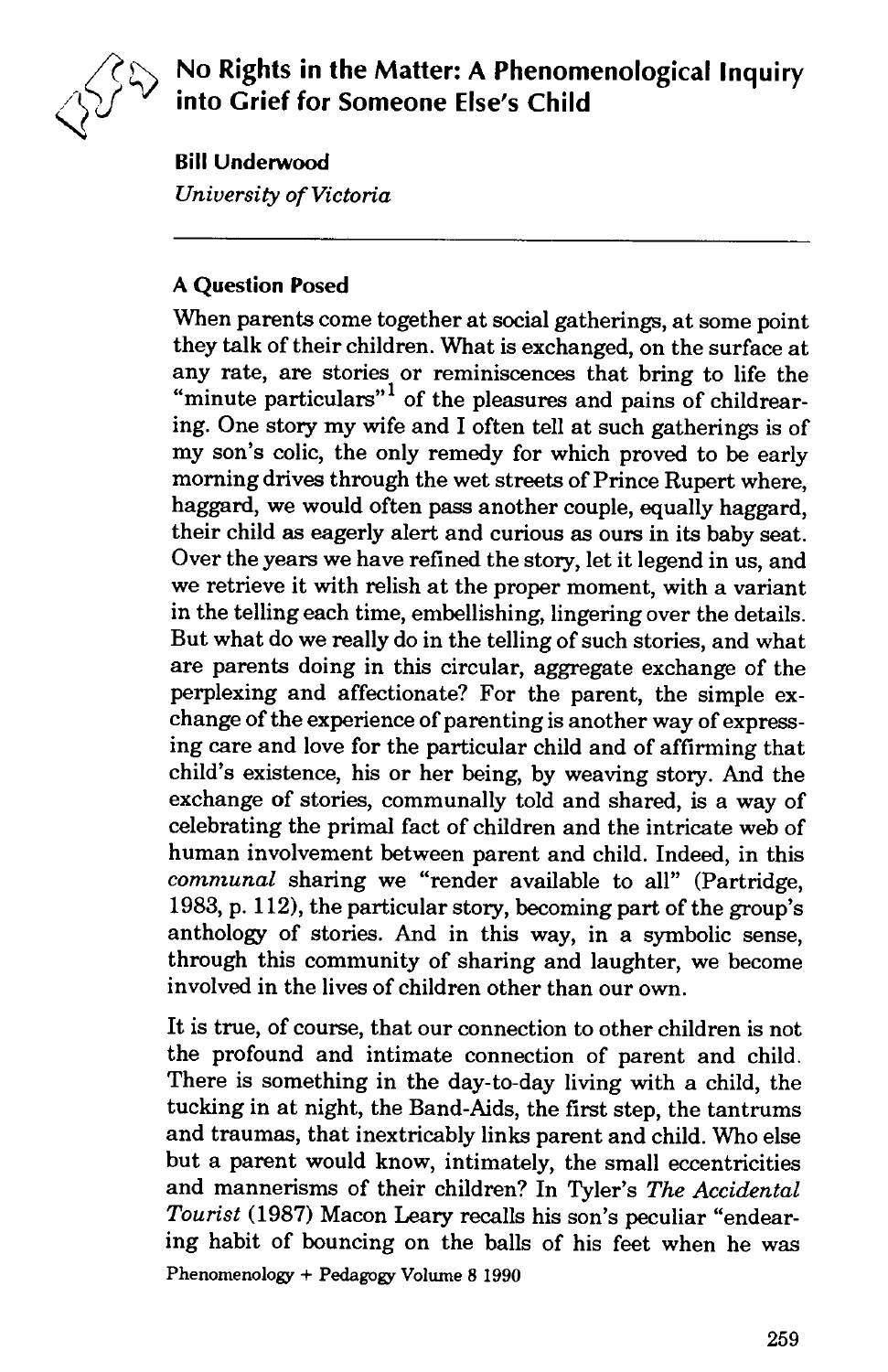nervous" (p. 18), a heartbreaking habit under the circum stances and rendered in Macon unforgettably. In my own son it is a slight tilt of his head as he savors a private joke or, when he was younger, a peculiar automatic phrase of "Fifty dollar buck" whenever the subject was the price of things, be it a dozen eggs or an airline ticket to Toronto. But what does connection with the child mean for the next door neighbor, the soccer coach, and the good friend of the parents? No one would claim for them the intense involvement, the almost daily felt awareness of the beloved child; but no one could deny, either, the elusive, human relatedness potentially there.

I think back to my own childhood in Portland, Oregon. As children do, I moved in a wayward pack of other neighbor children up and down Cleveland Avenue, seeking adventure in this friend's basement, decorating our bikes with streamers or, on that tarry summer street, ever on the lookout for cars, playing hide and seek and kick the can. Two doors down from mine lived Mrs. Kentner, a stooped, wrinkled lady for whom at certain times, and I really don't know why, three or four of us would detach ourselves from our avocations and, on those hot summer days, sit about her tiny porch and talk with her of this and that while she served cookies and lemonade. And then, as quickly as we came, we rambled away and she would return indoors to whatever life she led in that cool dark interior. Ob viously Mrs. Kentner mattered to me or she wouldn't have flashed into my mind as I write these words. But what exactly was Tin her life? As a child such a thought never occurred to me, of course. I simply accepted this social relation as natural and inevitable. But how does one "measure" the depth of Mrs. Kentner's connection and feeling for me? What did I mean to her as a mortal being? Looking back over these 35 years I now think that I was simply one of the "neighbor boys" from up the street. After all, I never remember that she called any of us by our names and I imagine, in my reverie, that what we provided for her was more than diversion and possibly a warm and human temporary stay against loneliness. But as an individual boy among the others, what was I to her, and was this relation ever brought to her consciousness? Was I merely "the neighbor boy" from somewhere up the block, important as that might be, or was I maybe more?

Let us take this question and move back to the gathering of parents that initiated our inquiry. Imagine the husband and wife amid a communal circle of other couples relating a story of their daughter, adding one more story to the evening's anthol ogy. If, at that moment, the doorbell were to ring and a police-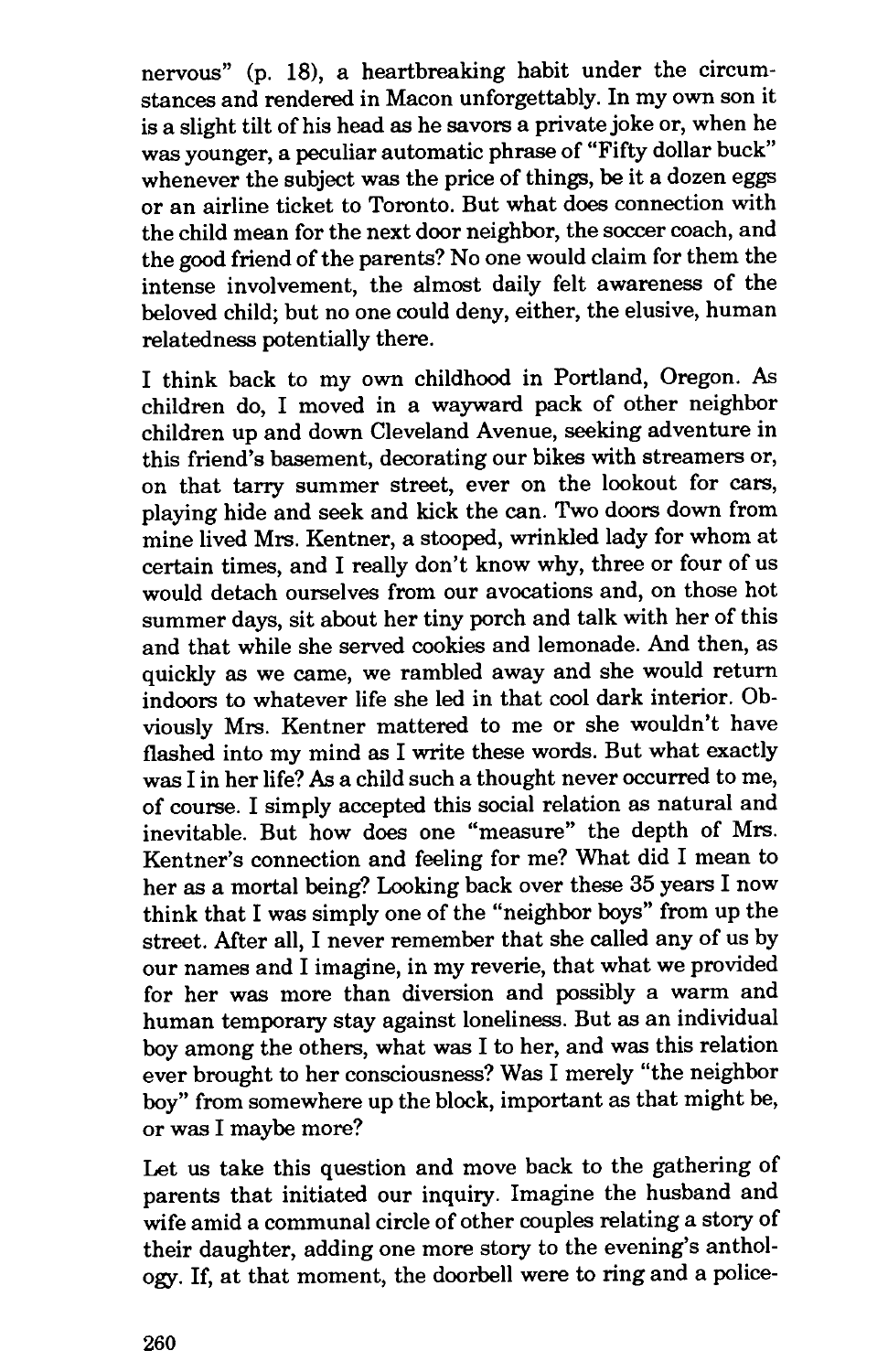man were to enter to relate the child's sudden, tragic death, we can be sure of the parents' aching and overwhelming response. This is, of course, an unspeakable image and no parent would need such news to bring to consciousness the depth of love for the child. The parents already know. Even our distant, solitary Macon Leary stalking his house at night, sleepless with buried grief over the murder of Ethan, his 12-year-old son, reminds himself over and over not to "think about it" (Tyler, 1987, p. 18) in his futile attempt to keep the pain at bay. But as the door closes and the policeman descends, what of the other parents in the circle, those who have known the child: the next door neigh bor, the parents' good friend, the soccer coach? Is it possible, unlike the child's parents, that the breadth and depth of their connection can only be brought to consciousness by that loss? And what of the grief of these peripheral others, in the late child's universe more stars than sun or moon? What is it like to grieve, not for your own, but for someone else's child?

## Taking Up the Burden

As I write this I am aware again of sitting in the United Church on Saltspring Island. I was to be one of Matthew's pallbearers and so sat apart from Susan, my wife. I can remember, being there, filled with a loneliness and need for her to be with me and an ineffable sadness and weariness throughout my body for all the pain of the past three days. For that moment I was beyond tears, and what remained was a heavy, weighted sorrow. And I remember the organ, and the church filling, quietly, slowly, the shuffling of feet and the five other pallbearers one by one seat ing themselves beside me. And finally Jim and Suzanne and Maxine entering and then Reverend Skinner. But mostly I remember looking and looking at a framed picture of Matthew on the flower-draped coffin. I remember little of the ceremony, several hymns, some inadequate words and then I and five other pallbearers at Matthew's side, six middle-aged men, bear ing the coffin to an open hearse waiting outside on Hereford Avenue.

Hold in your mind the image of that funeral service and the burial where the six middle-aged men placed Matthew's coffin on the retaining straps over an open grave, shocking in its gaping depth. Think of the "surroundingness" of those events, of those who have come with their individual griefs to gather at the edges of the grieving family, yet not simply to gather really, but to surround and support that family, and both, gatherers and family, again surrounding a diminutive, still center which is Matthew, "gift of God," being borne to his grave. Here, like our social gathering before, is a communal, sharing circle and, like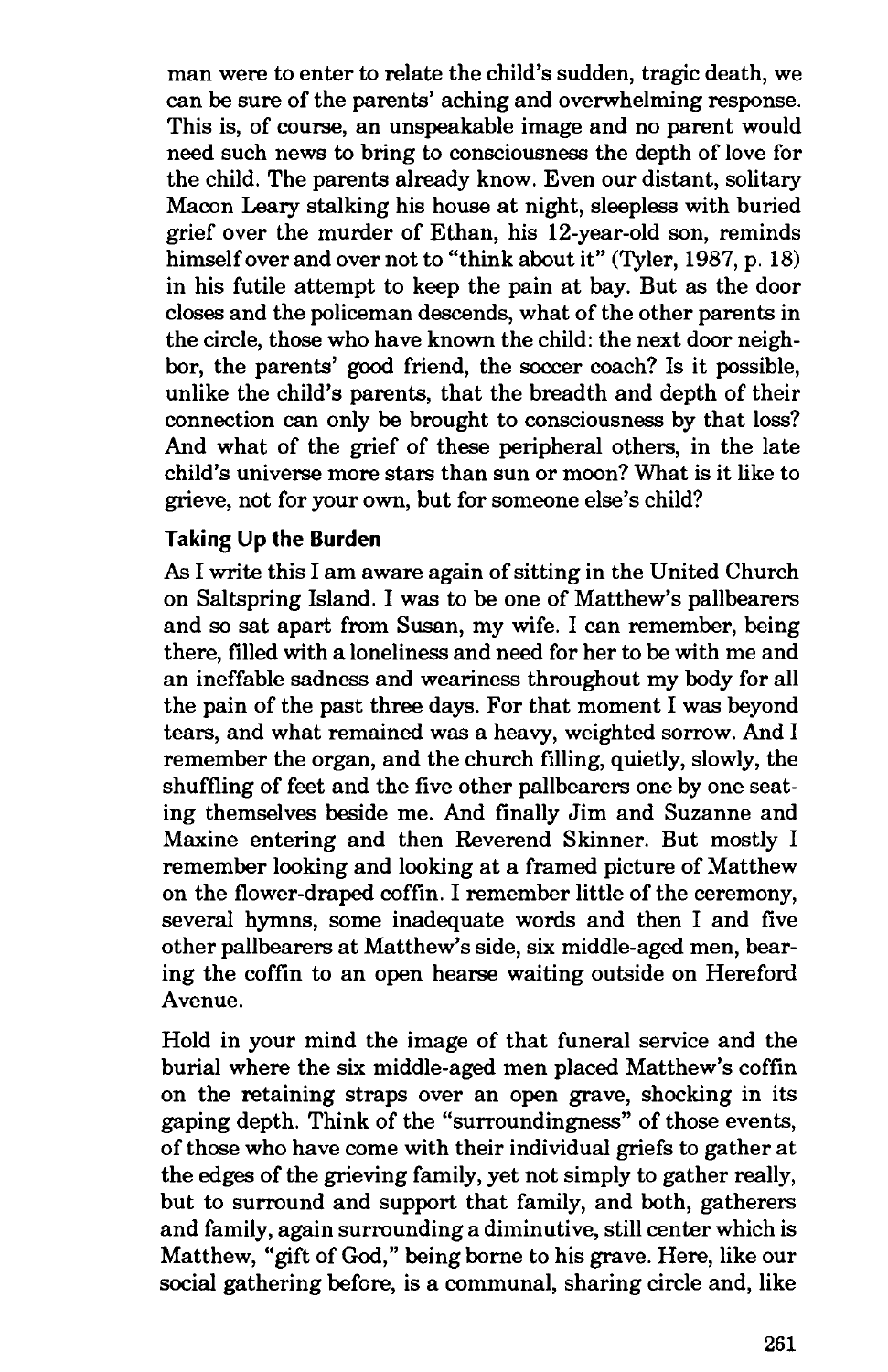all true circles, it is unbroken. That word communal is singular ly key, derived from the Latin communa meaning common, which in turn means "universal, [and] public" (Klein, 1966, p. 321). Donne expresses this same transcendental notion when he reminds us that "any man's death diminishes me, because I am involved in mankind" (1985, p. 243). And so it was with Matthew's funeral and burial as it is with our social gathering, both the expression and sharing of care and love for a particular child, an affirmation of that child's existence. In the one, of course, the circling is an expansion outward in joy, but in the other the circling moves in to surround and support, to caress tentatively, gently, the primal grieving parents, a public sharing in their loss, a universal grief for that child, and in the sharing something of all our loss. In his Logos, Heidegger tells us that, "It is proper to every gathering that the gatherers assemble to coordinate their efforts to the sheltering; only when they have gathered together with that end in view do they begin to gather" (1976, p. iv).

I remember so well grasping the cool metal rung of Matthew's coffin in my right hand and as we lifted, a shock of surprise at my imperceptible lurch, the weight pulling straight to the earth's center at my shoulder. Still in my hand I feel the impress where cold metal left its grooved burden in my flesh. But my burden was not a singular one, for with me five other men my age, circled about Matthew, took up their share of a burden, and some 200 others flowing out of the church about us had also taken up equally as many shares and for whom I, in my par ticular grief, moving with the slow coffin, was merely and hu manly a representatative, taking up for all of us the actual burden of Matthew as he lay dead, the burden of our grief weighted, sagging in our chests, taken on for Jim and Suzanne and Maxine, as best we could, in this public and universal event, taking up some of the burden, no matter how inadequately, of their private grief. Even our solitary, fumbling Macon, his life in a shambles, somewhere in the recesses of his soul, dimly knows this universal truth, that his grief is to be shared. What begins as a diplomatic dismissal of Muriel, the improbable dog trainer of The Accidental Tourist, becomes the purging of a pent-up, year-long grief, a grief Muriel takes up in a miniature com munion on her front porch:

He said, "It's Macon."

"Macon?"

The latch clicked and the inner door opened several inches. He saw a sliver of Muriel in a dark-colored robe. She said, "Macon! What are you doing here?"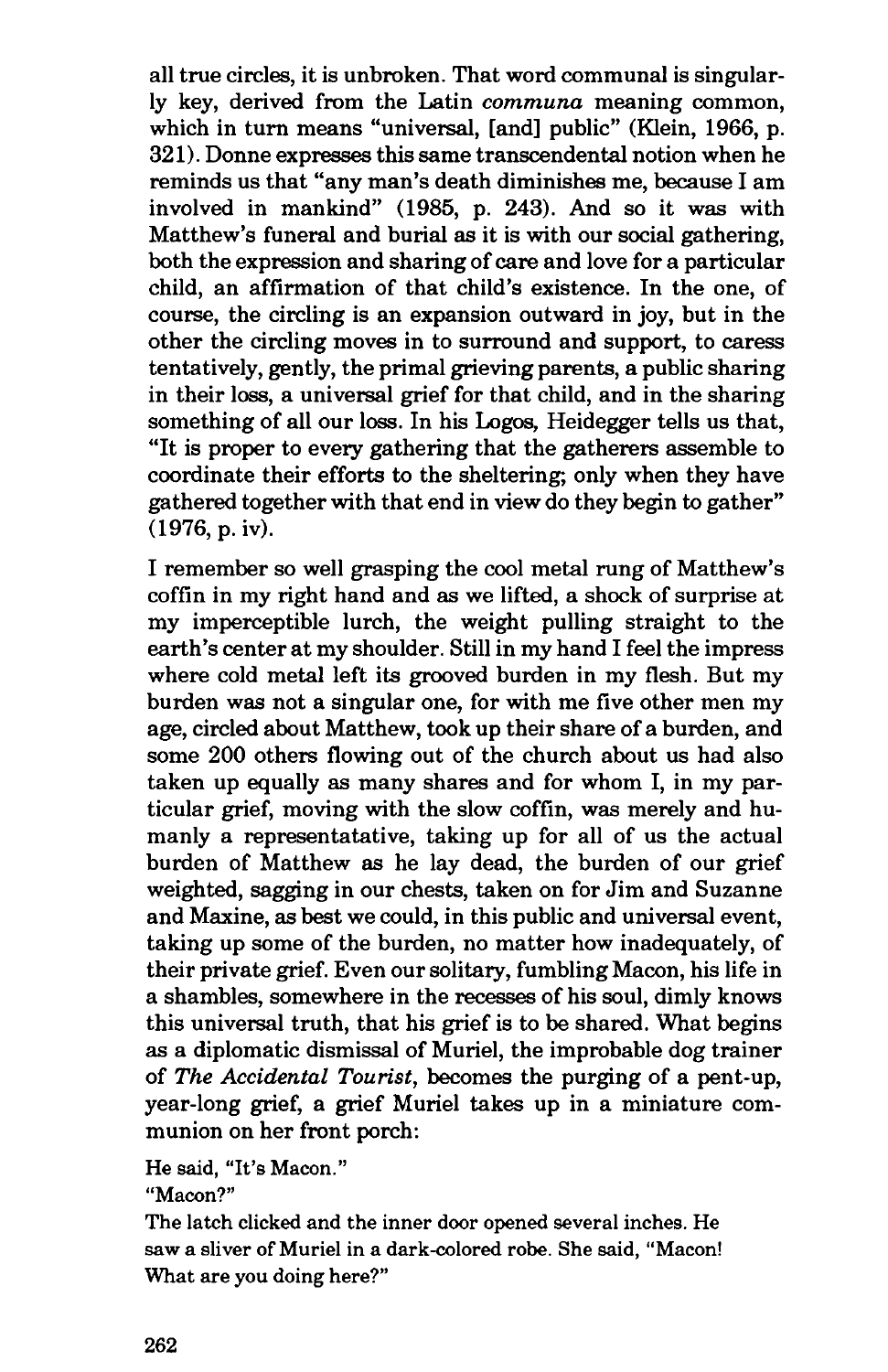He gave her the letter.

She took it and opened it, using both hands .... She read it and looked up at him.

He saw he had done it all wrong.

"Last year," he said, "I lost ...<sup>I</sup> experienced <sup>a</sup> ... loss, yes, <sup>I</sup> lost my ..."

She went on looking into his face.

"I lost my son," Macon said. "He wasjust ... he went to <sup>a</sup> ham burger joint and then ... someone came, a holdup man, and shot him. <sup>I</sup> can't go to dinner with people! <sup>I</sup> can't talk to their little boys! You have to stop asking me. <sup>I</sup> don't mean to hurt your feel ings but I'm just not up to this, do you hear?"

She took one of his wrists very gently and she drew him into the house, still not fully opening the door, so that he had <sup>a</sup> sense of slipping through something, of narrowly evading something. She closed the door behind him. She put her arms around him and hugged him. (Tyler, 1987, pp. 199-200)

As Klein (1966) reminds us, grief derives from the Old French, "to burden," and as <sup>a</sup> verb, grieve, from the Latin, is "to charge with <sup>a</sup> load, burden" (p. 680). Muriel takes up Macon's burden, encircling it <sup>g</sup>ladly as only <sup>a</sup> mortal human can.

## Responsibility: The Tie That Binds

At this point we might return to our question: What is it like to grieve for someone else's child? Surely, what has gone before doesn't quite get at the question. Haven't we really described <sup>a</sup> grief that is the same, whether it be for someone else's child or grandfather or close friend? The answer is no. For in the carry ing of that coffin <sup>I</sup> knew <sup>I</sup> was carrying <sup>a</sup> child, for all of us there. And as adults our collective responsibility is to children, something <sup>I</sup> think <sup>I</sup> realized early on, passing that other car bearing its extraordinary cargo over the wet, dawn-grey streets of Prince Rupert. At one time <sup>I</sup> might have put <sup>a</sup> Band-Aid on this boy <sup>I</sup> now bore to his grave, or consoled him when he cried, or reasoned with him when he fought with my son, or carried him asleep in my arms. These never happened but that is not relevant. As for the children in both cars <sup>12</sup> years before, my responsibility was always there, vigilant, <sup>a</sup> condition of my maturity. And that is what made this funeral so powerful in the collective experience of the adults, each of us responsible for this blond-haired boy that <sup>I</sup> now carried in his coffin, for him my first and final act of responsibility. And maybe here was <sup>a</sup> pedagogic lesson of adults and children. Grief for someone else's child is <sup>a</sup> recognition that all children are in the trust of all adults, and it is this which possibly gave sorrow its particular shape that day.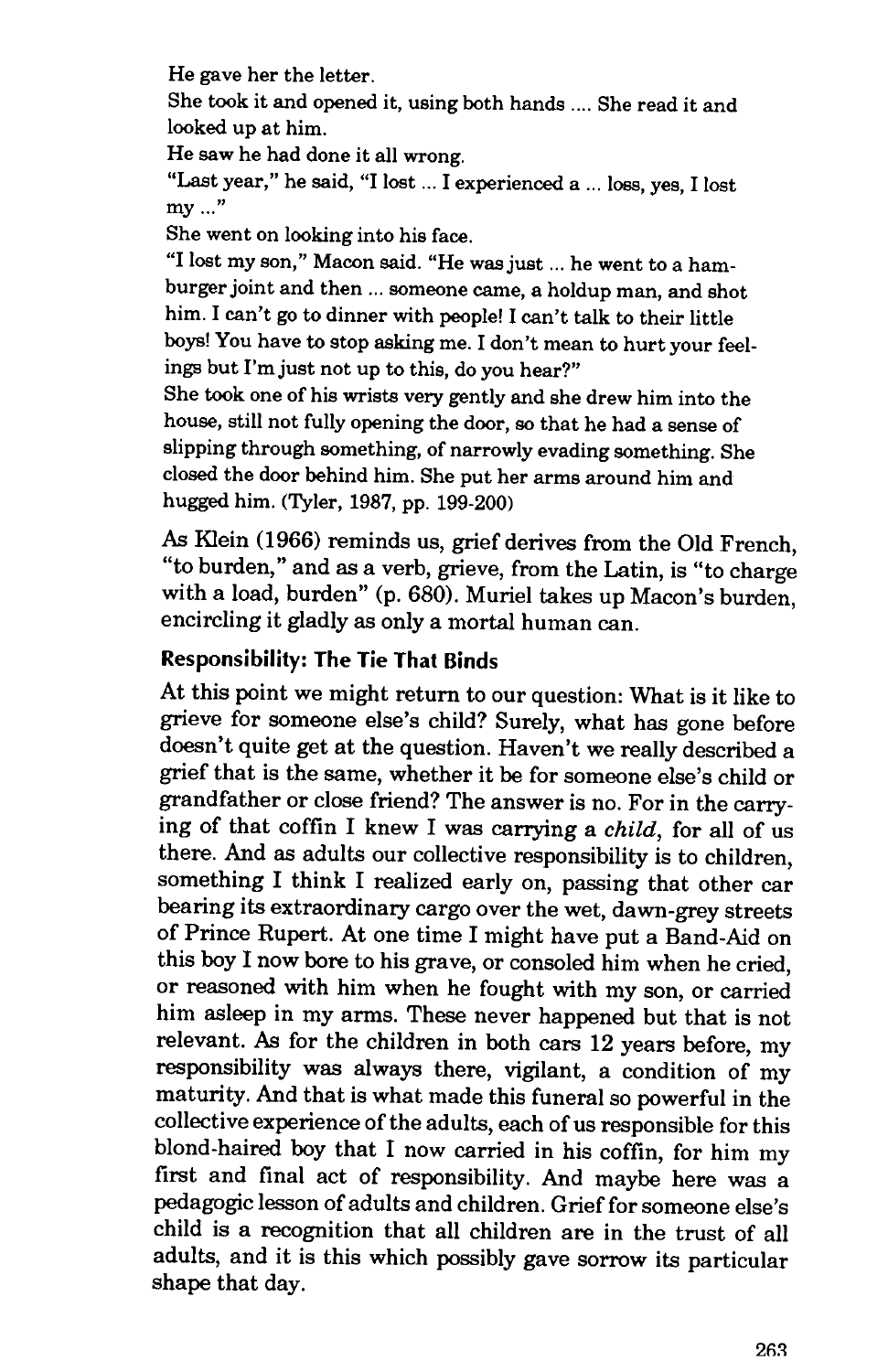Have we really unconcealed <sup>a</sup> quality of grief that we didn't know before? If, taken in its narrow sense, grief as more truly persona<sup>l</sup> pain, genuine bodily anguish, then, yes, <sup>I</sup> have to <sup>a</sup> degree sidestepped that experience, and my particular bodily experience of it by focusing on <sup>a</sup> public manifestation expresse<sup>d</sup> through <sup>a</sup> formalized ceremony. Yet, as <sup>I</sup> write this, <sup>I</sup> realize that grief transcends the body to our "lived relationships with others" (van Manen, p. 177), and not just my relationship with Matthew, but with Jim and Suzanne and Susan and my son Adam, and those with whom <sup>I</sup> carried the coffin and those with whom <sup>I</sup> communed that Monday and, ultimately, with life itself. In this sense, then, grief for someone else's child ties us to others, is <sup>a</sup> responsibility for the vulnerability of the whole and an affirmation of its existence and the weblike connections that make the whole vital with humanness; it is not so much <sup>a</sup> willingness to take on with others one's par<sup>t</sup> in the shared burden, but rather that one is compelled to do so, called to it, <sup>a</sup> call that simply cannot go unheeded. It is beyond choice. As Muriel knew so spontaneously, grief for the child calls us to the griever.

#### Grief Enters

Susan cried and cried as <sup>I</sup> held her. She said it was in the paper, she said he had been shot, she said poor Jim and Maxine and Suzanne and after <sup>a</sup> while <sup>I</sup> left her and found the Vancouver Sun scattered on her bed and searched through it. It was such <sup>a</sup> small announcement, tucked near the end of an article on shooting deaths, words something like this: In <sup>a</sup> related incident 11-year-old Matthew Prendergast of Saltspring Island was acci dently shot and killed yesterday by <sup>a</sup> friend as the boys <sup>p</sup>layed with <sup>a</sup> rifle. Odd, <sup>I</sup> remember thinking, so small, <sup>a</sup> paragraph, and Matthew's name. It really didn't mean anything to me. Matthew Prendergast. You read newspapers and there are <sup>a</sup> multitude of names, some that you recognize and some that you do not, but seldom is one personal, and here was <sup>a</sup> name <sup>I</sup> knew, one of <sup>a</sup> blood-and-bone boy who walked my streets and had birthdays and went canoeing with his father. Yet, here, on this flimsy, cheap page he was <sup>a</sup> name, grimy and implausible. It simply did not connect. Matthew Prendergast. Dead. Shot. Playing with guns in <sup>a</sup> house on Saltspring Island. Someone from the North End is quoted as saying everyone is sad. That it's <sup>a</sup> tragedy. Matthew. Dead. <sup>I</sup> sat on the bed reading the paragrap<sup>h</sup> over and over. Susan came in. Yes, we must tell Adam. Now? Yes. We must leave Vancouver; we must go back to Saltspring. We must go right to Jim and Suzanne's. Should we?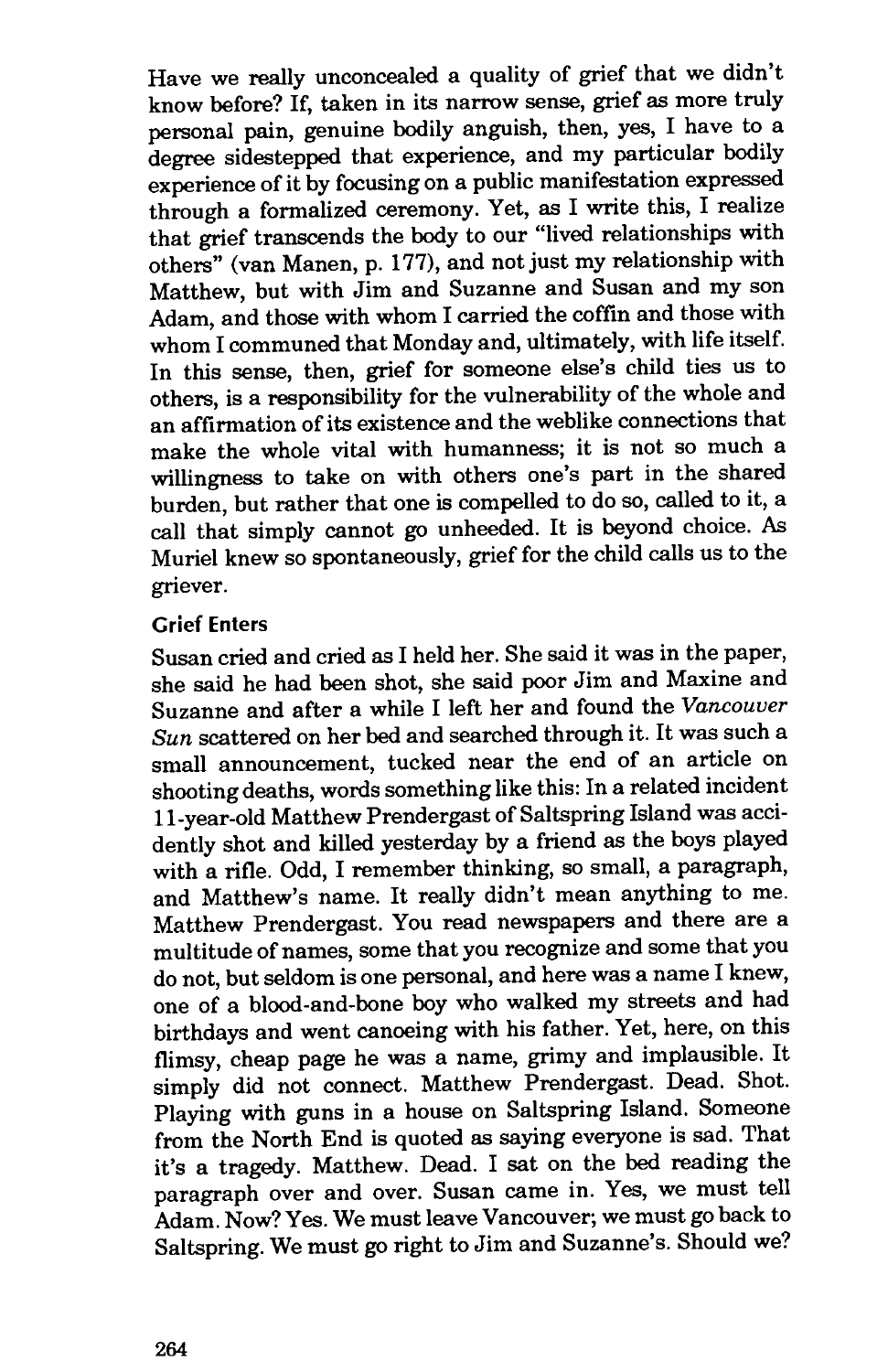Would they want to be alone? No, we should go. Should we phone first? No. And somehow we told Adam and he cried.

#### Time and Pain

Adam is my son. How fine it is to write those words. He is mine; he is my son. Does that sound unduly possessive? <sup>I</sup> don't really care. He is freckled and sports T-shirts to his knees and loves movies and someday, he says, he will be an actor, <sup>a</sup> star. Good for you, <sup>I</sup> think, you know already of the imperative of <sup>a</sup> ruling passion about which to organize your life (Schickel, 1989, p. 62). He has grown away from Matthew these two years, has stepped out from beside him. Somewhere in time Matthew is frozen into <sup>a</sup> posture of <sup>a</sup> boy dabbling and paddling in oversized flippers about Wayne's dock, face down in the greeny water of St. Mary's Lake, looking through <sup>a</sup> scuba mask for frogs and turtles. Adam has moved away from that now, sloughed off old passions like his sticker collection and taken on new ones, has grown some, heavier, not so soft and full about the face, but longer legged, coltish, more like <sup>a</sup> teenager. But Matthew ... he will remain always the boy paddling about the dock, always eleven, poking among the reeds, seeking out frogs and turtles, or drifting lazily away on his inner tube toward the dark, watery heart of the lake. And this is such <sup>a</sup> specific local grief, an urgent temporal poignancy where, like Macon, we realize it is "the immunity to time that [makes] the dead so heartbreaking" (Tyler, 1987, p. 354).

That night Susan and <sup>I</sup> lay in bed and talked, as Adam slept in his room surrounded by posters of Michael J. Fox and The Beatles. It was odd. We talked of this and that. About Matthew. And Adam. Jim. Suzanne. Maxine. The Accident. Sasha, Matthew's brother. And as we talked, something began to stir in me. And then we talked of loss. And Adam again. And then simply talked. <sup>I</sup> said how awful and unfair, never to see Mat thew again. How unbearable, how for their entire lives this would never go away, not really, only to maybe bury itself, but to come back, to see other children grow into their youth, to move and experience and be, and to know your child would never move from sleep, would be slipping farther and farther away from you and the children his age.

Grieving for someone else's child is <sup>a</sup> grieving for the parents who must watch through time your child age and step away from their own. In this sense it is an identification, that this could have been your child. There is also a hint of something not unlike guilt here, although not quite guilt, and manifest in <sup>a</sup> <sup>p</sup>hysical poignancy that swelled and ached in my chest and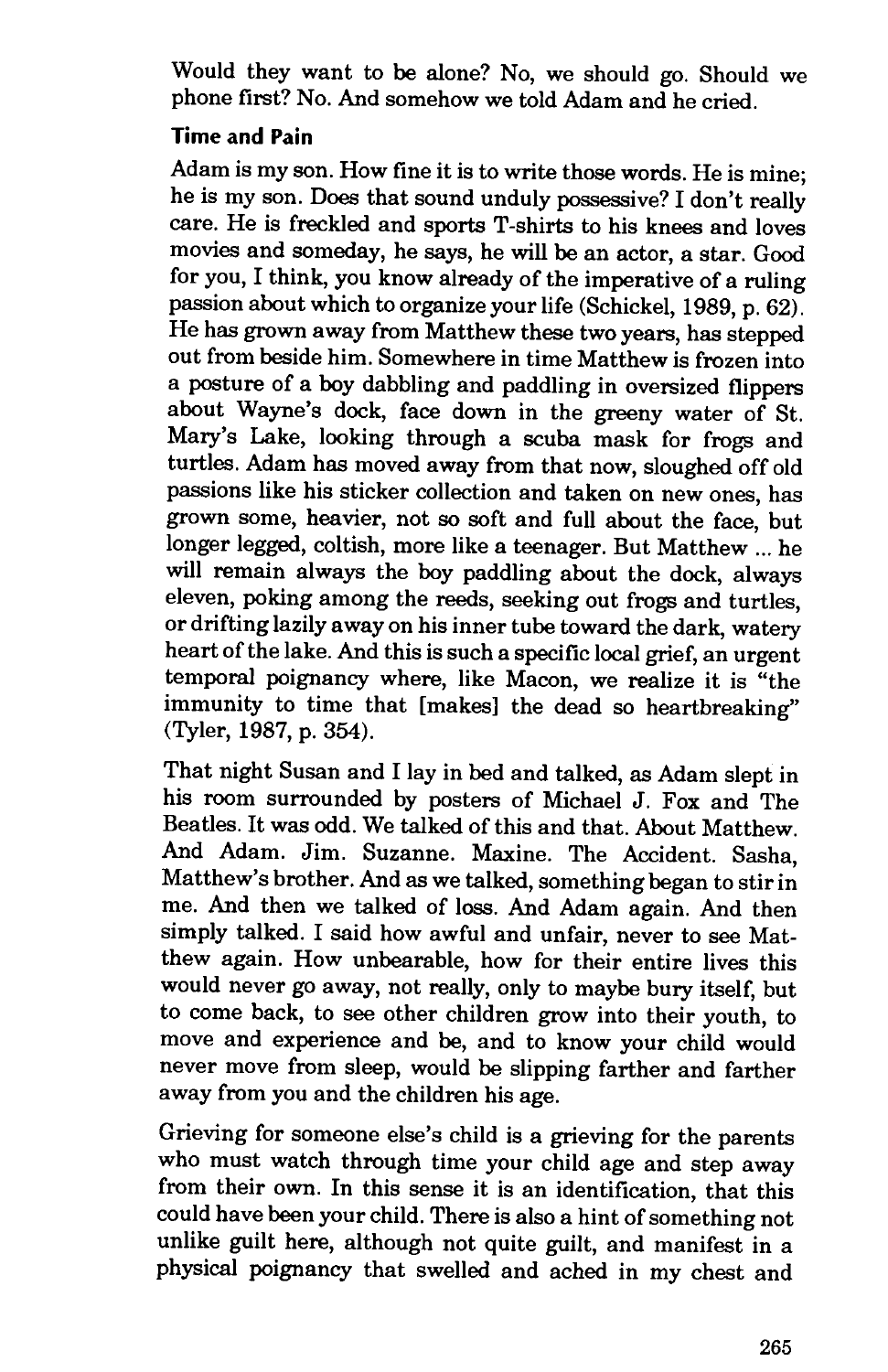throat, knowing that my son growing into himself would be there as <sup>a</sup> reminder. My body incorporated this knowledge, ye<sup>t</sup> whether the grief was in my mind first, and then my body, or <sup>I</sup> grieved because my body ached and my tears welled <sup>I</sup> cannot say, but <sup>I</sup> know <sup>I</sup> was in pain for the incessant, small reminders that would stab at my friends; the sensation was, then, <sup>a</sup> <sup>p</sup>hysi cal, painful omniscience of the past slipping away and the future like a relentless hall of mirrors reflecting back images of the self aging and <sup>a</sup> thousand <sup>g</sup>hostly lost Matthews caught in time. And maybe that was simply the ultimate pain, that grieving for someone else's child was grieving for the parents' sense of time and those events in time that would never be fulfilled, complete. Never have <sup>I</sup> felt time and the body so irrefutably yoked.

And the birthdays. The Christmasses. Then to grow away from that day, his life, receding, how you would want to hold the interval before his death forever. But always to be reminded. Something stirred and stirred in me and <sup>I</sup> felt my voice grow husky. Susan said, "Why don't you cry? You haven't cried." And I said, "Poor Jim. Poor Suzanne. Oh Jesus." <sup>I</sup> felt that word, poor, felt it thoughout my body. <sup>I</sup> was shaking and Susan said, "Go ahead and cry." And grief welled up through me and out my mouth and eyes, uncontrollably. And <sup>I</sup> was crying and crying, for Jim and Suzanne and Maxine, at the unfairness of it, at the utter waste of it. Then <sup>I</sup> knew he was dead. That Matthew was dead. And <sup>I</sup> was crying for Matthew.

#### No Rights In the Matter

In <sup>1603</sup> Ben Jonson, the grea<sup>t</sup> Jacobean poe<sup>t</sup> and <sup>p</sup>laywright, lost his seven-year-old son to the <sup>p</sup>lague. In "On My First Son" Jonson expresses the sheer-edged severance from this "child of my right hand" and vows, through his pain, never to love any thing so much again (1985, p. 254). Such grief; bordering on the egotistical and self-indulgent, is <sup>a</sup> parent's grief; as implacable as <sup>a</sup> blackened monolith on <sup>a</sup> stormswept <sup>p</sup>lain—and one in which <sup>I</sup> can believe. For like Jonson's boy <sup>I</sup> too believe Adam has been "lent" to me, that there is nothing of forever here, the only surety that he will age and grow into his own, and although <sup>I</sup> am confident of <sup>a</sup> constancy, our love for one another, <sup>I</sup> am also aware of <sup>a</sup> continuous drifting away of this boy, as he was, as he is, this child of my right hand.

But what of my grief for Matthew? It could never be as Jonson described. After all, who was <sup>I</sup> to be crying in the night in the arms of my wife for <sup>a</sup> boy <sup>I</sup> hardly said more to than, "Hi Matthew, how're you doing?" or "My God, are you ever shooting up!"? Ask me to itemize my own son's dreams and quirks, his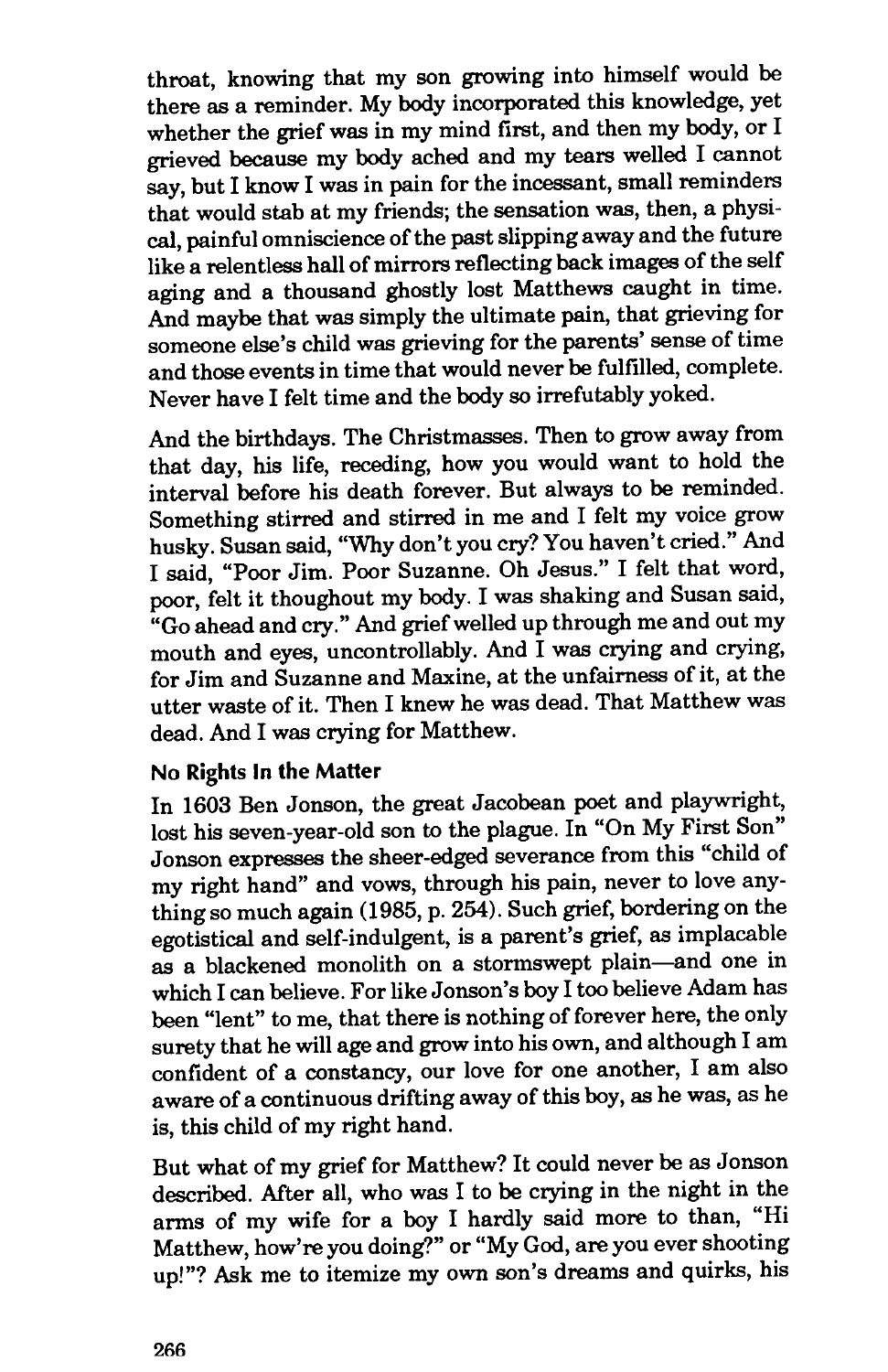abilitites, his insecurities, the actions that irritate and the ges tures that endear, and I could write forever. I could tell stories of changing his diapers on the top of a washing machine in Prince Rupert, or I could recreate the briny smell of his eraserfresh body leaping from green breakers rolling onto the Oregon Coast. But for Matthew I had, and have, nothing approximating a full store, maybe a shelf; and that with a quirky hodgepodge of goods: that he was crazy about soccer, that his smile was wide and generous, that he loved his brother, that he was always the first off Wayne's dock into the cold water of St. Mary's Lake. I had, I realize, rationally and analytically, no business with tears, yet I still grieved.

In "Elegy for Jane" Roethke writes of the death of a young student in his literature class who was thrown from her horse. He writes beautifully and movingly of this young person's full presence in the world, of herjoy, the depth of her sorrow, and of Roethke's wish to "nudge" her back to life, into Being. I cannot speak for other Roethke enthusiasts, but as I move into the last lines of this great poem I see, in my mind's eye, the poet, alone at the grave of his student, speaking "the words of my love/I, with no rights in this matter,/Neither father nor lover" (1966, p. 102). I, too, had "no rights in this matter" of Matthew's death. Although a star in my universe he was nothing remotely central to me, assuredly nothing like sun or moon. I never carried him to bed, never read him stories, never disciplined him, never attended parent-teacher meetings to discuss his marks: never did establish and share the multitude of minute contact points that enmesh us in our own children's lives. And yet, like Roethke, I too found myself standing "over this damp grave" speaking "the words of my love." And I realize now, to grieve for someone else's child is simply a primordial fact of what it means to be human, that there is no entrance requirement, that the grief needs no justification or excuse, but that it is simply and wholly and fundamentally there, an "is" beyond analysis and the deft calculations of common sense.

Note

1. A phrase from William Blake.

#### References

Donne, J. (1985). Meditation 17. Adventures in English literature. New York: Harper & Row.

Heidegger, M. (1976). Basic writings (D.F. Krell, Ed.). New York: Harper & Row.

Jonson, B. (1985). On my first son. Adventures in English literature. New York: Harcourt Brace Jovanovich.